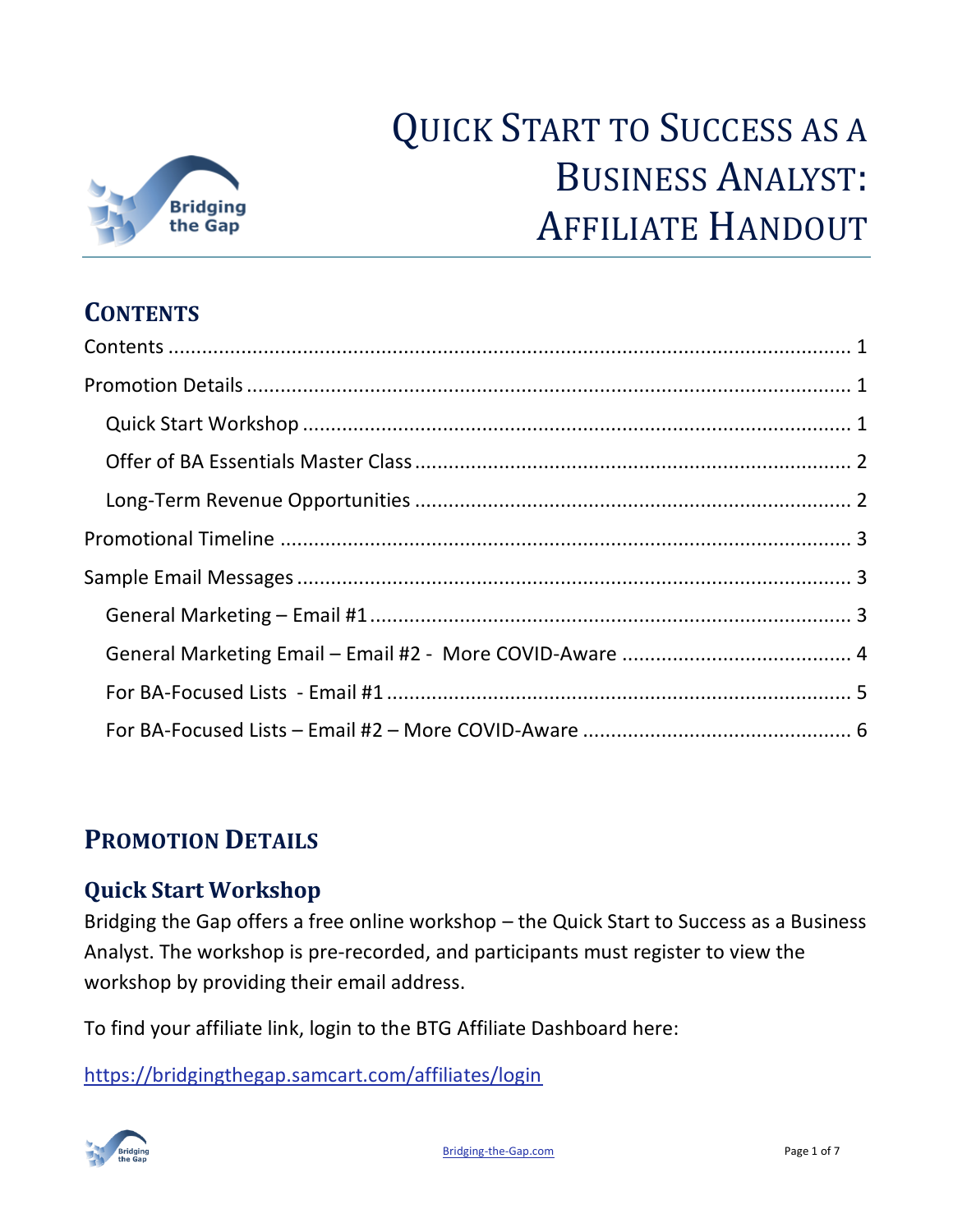Use the link titled "Free Quick Start to BA Training" with the destination <http://www.bridging-the-gap.com/quick-al/>

#### *Be sure to copy your specific link from the affiliate platform.*

When someone clicks your affiliate link with the tracking code, the system drops a cookie on the person's computer/mobile device for affiliate tracking, so if they join the paid program during open cart or make any other purchase with us, your affiliate commission will be tracked.

The workshop covers the opportunities available to business analysts, the Business Analyst Success Path, and the key skills you need to be successful.

## <span id="page-1-0"></span>**Offer of BA Essentials Master Class**

At the end of the workshop, participants receive an offer to join the BA Essentials Master Class self-study version at \$497 or 3 payments of \$197.

Bridging the Gap pays a 30% commission on these sales.

If the participant does not purchase right away, they go into a short nurture sequence and then a 3-day open cart campaign. The offer to join the self-study version of this course ends 6 days after they opt-in. We are finding most purchases happen in days 4, 5, and 6 of this campaign.

## <span id="page-1-1"></span>**Long-Term Revenue Opportunities**

Participants who invest in the BA Essentials Master Class are eligible to receive a \$497 discount on the next session of The Business Analyst Blueprint® training program (a \$2,997 live program, where we also pay a 30% commission).

Participants who do not invest in the BA Essentials Master Class will be presented launch + offer content for The Business Analyst Blueprint® training program. We audit all Blueprint sales for affiliate commissions, and so we will be able to tell if an opt-in came through your partner link to the Quick Start workshop, invested in The Blueprint, and award a commission even if the cookie tracking does not flow through for some reason.

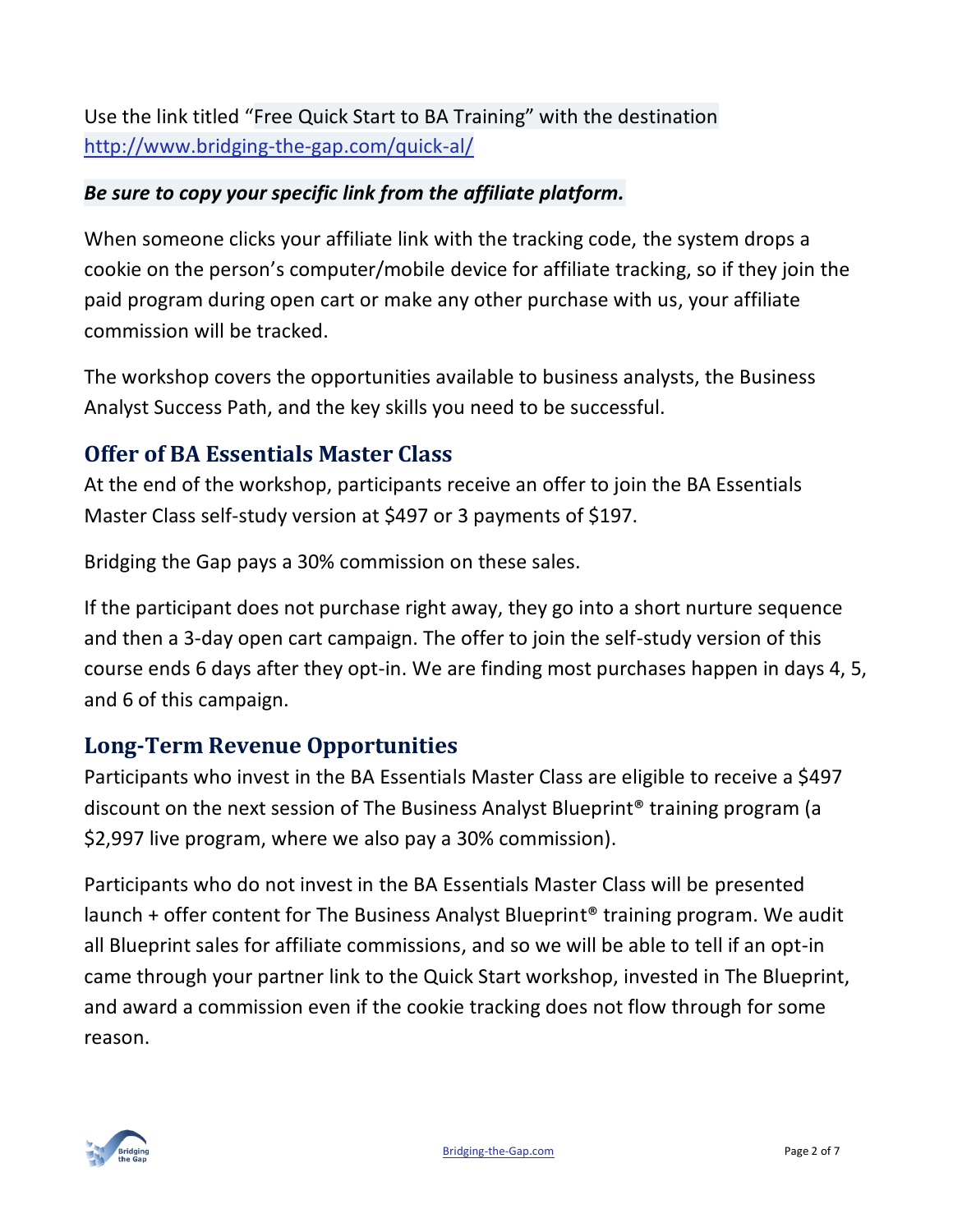# <span id="page-2-0"></span>**PROMOTIONAL TIMELINE**

The next launch of The Business Analyst Blueprint® training program is scheduled to start on Monday, August 3.

I recommend promoting the Quick Start to Success workshop prior to The Business Analyst Blueprint® launch – preferably in May and June.

Even if the people who join the workshop do not join the BA Essentials Master Class, they will be on our list and become familiar with the BTG style of providing content and programs prior to the start of The Business Analyst Blueprint® training program. What's more, we will be in pre-pre-launch mode throughout July, and be sharing case studies and other warm-up information to transition into a successful August launch.

# <span id="page-2-1"></span>**SAMPLE EMAIL MESSAGES**

## <span id="page-2-2"></span>**General Marketing – Email #1**

*This copy is relevant for those without BA-specific lists.* 

## **Sample Subject Lines**

- This career pays \$90K+/year
- Taking your problem-solving skills to the next level
- Now is actually a great time to explore this career
- **EXTER** Insider details: opportunities in business analysis right now

## **Sample Email Copy**

I'm all about helping you get to the next level in your career. And recently I learned about a profession that so many are doing and not even knowing it.

The interesting fact is that there are hundreds of thousands of opportunities opening up in this profession and the average salary in the U.S. exceeds \$90,000 per year.

The career path is in business analysis.

With all the change happening in the world, now is actually a great time to be or become a business analyst. Our organizations need your problem-solving skills now more than ever.

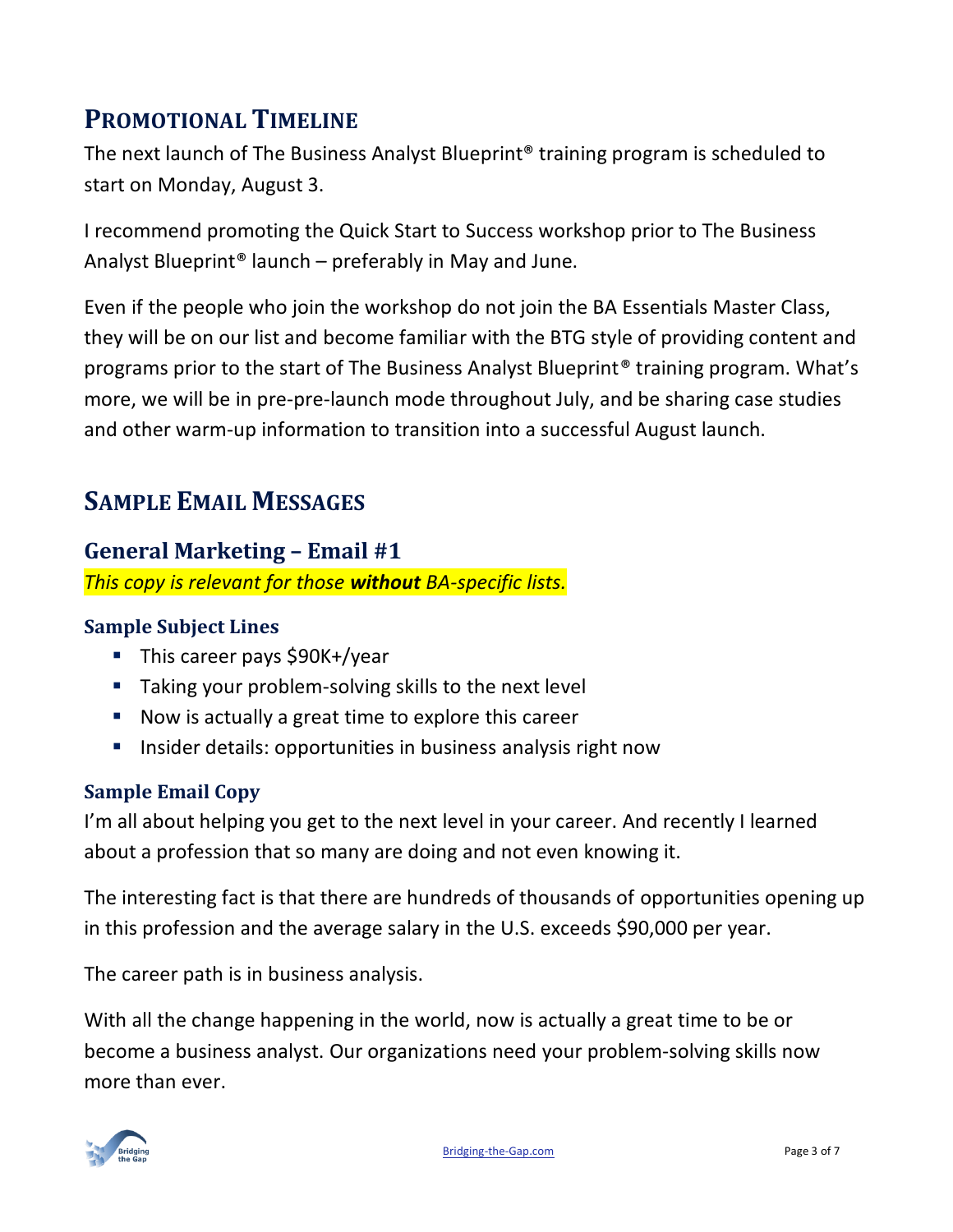My friend and colleague, Laura Brandenburg, literally wrote the book on how to help mid-career professionals launch business analyst careers, and she's helped thousands of professionals find their quickest path to success in this expanding profession in her 11+ years of training and coaching at Bridging the Gap.

Today, she's offering a **free online workshop** *–* **Quick Start to Success as a Business Analyst** *{add your affiliate link here}* – that will help you explore the opportunities available to you as a business analyst.

And if you happen to already be a business analyst, Laura's online workshop will help you find your next step to success and create more security in your career.

## **>> Click here to get the free workshop today <<**

There are some real golden nuggets in this free training, and I know you are going to love it.

## *{your sign-off}*

## <span id="page-3-0"></span>**General Marketing Email – Email #2 - More COVID-Aware**

*As a second follow-up, or to send to unopens or those who didn't click.*

#### **Sample Subject Lines**

- An opportunity to step forward
- Here's a career option you may not have considered

## **Sample Email Copy**

One thing I've learned during this pandemic is that we are really all in this together, and the little things we do to help each other can have a tremendous impact on how we get through this challenging time.

I'm personally looking for others who are stepping forward and contributing, who are leading and creating a vision for a brighter future instead of reacting and going negative.

My friend and colleague, Laura Brandenburg from Bridging the Gap, just released a brand-new free workshop – **Quick Start to Success as a Business Analyst**. It's all about finding opportunities to succeed in a career as a business analyst.

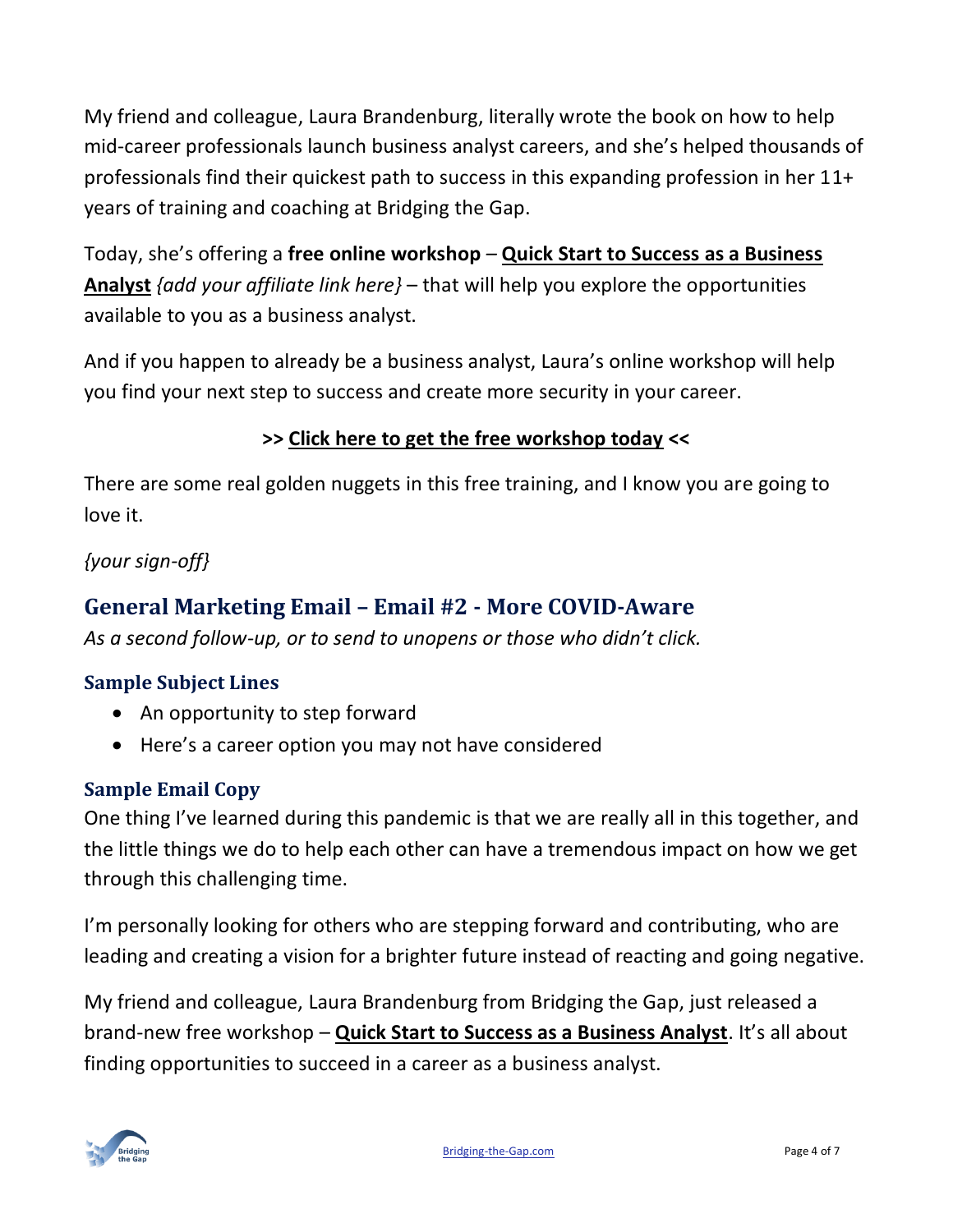And while this role may not sound familiar, I was surprised to learn that many professionals who are strong problem solvers and communicators are actually doing business analysis without realizing it.

By formalizing your skills and experience, you can expand the career opportunities available to you right now. And we all know how important it is to be open to new opportunities during this uncertain time.

In times of change, organizations need problem solvers more than ever. And Laura is teaching timeless practices in this workshop that are even more important now in these challenging times we find ourselves in. She also makes an exclusive offer for one of her most popular online training programs, in case you decide you want to take the next step with her.

## **>> Click here to register for the workshop <<**

*{your sign-off}*

## <span id="page-4-0"></span>**For BA-Focused Lists – Email #1**

#### **Sample Subject Lines**

- Your next step to success as a business analyst
- Insider details: opportunities in business analysis right now
- Your Quick Start to Success as a BA

#### **Sample Email Copy**

With all the change happening in the world, now is actually a great time to be or become a business analyst. Our organizations need your communication and problemsolving skills now more than ever.

My friend and colleague, Laura Brandenburg, literally wrote the book on how to help mid-career professionals launch business analyst careers, and she's helped thousands of professionals find their quickest path to success in this expanding profession in her 11+ years of training and coaching at Bridging the Gap.

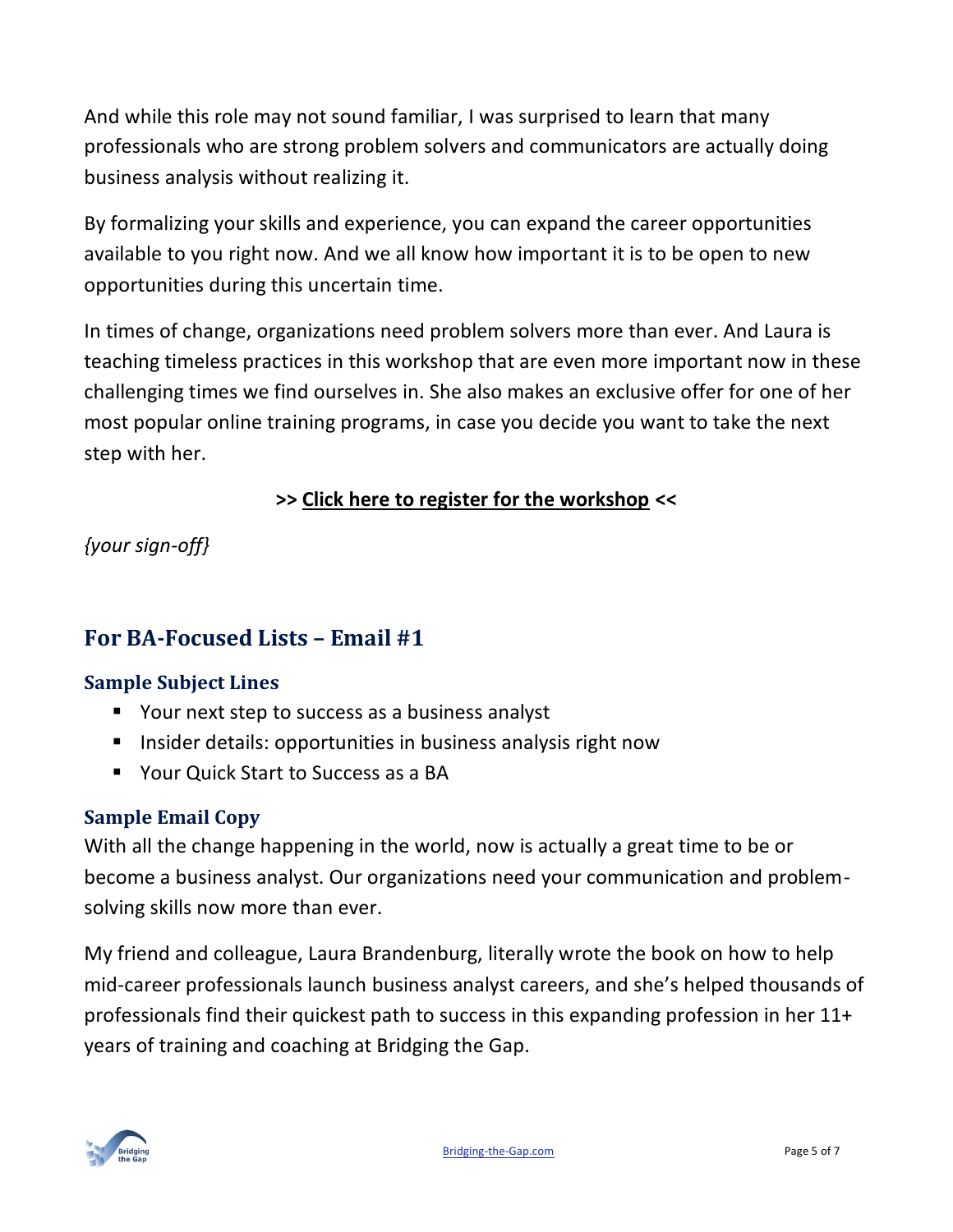Today she's offering a **free online workshop** *–* **Quick Start to Success as a Business Analyst** *{add your affiliate link here}* – that will help you explore the opportunities available to you as a business analyst.

And if you happen to already be a business analyst, Laura's online workshop will help you find your next step to success and create more security in your career.

## **>> Click here to get the free workshop today <<**

There are some real golden nuggets in this free training, and I know you are going to love it.

*{your sign-off}*

## <span id="page-5-0"></span>**For BA-Focused Lists – Email #2 – More COVID-Aware**

*As a second follow-up, or to send to unopens or those who didn't click.*

#### **Sample Subject Lines**

- An opportunity to step forward
- Here's a career option you may not have considered

#### **Sample Email Copy**

One thing I've learned during this pandemic is that we are really all in this together, and the little things we do to help each other can have a tremendous impact on how we get through this challenging time.

I'm personally looking for others who are stepping forward and contributing, who are leading and creating a vision for a brighter future instead of reacting and going negative.

My friend and colleague, Laura Brandenburg from Bridging the Gap, just released a brand-new free workshop – **Quick Start to Success as a Business Analyst**. It's all about finding opportunities to succeed in a career as a business analyst.

With this free workshop, you'll discover the insider details on how to be successful as a business analyst:

• What the business analyst success path looks like, and what your specific next step is to start or grow your business analyst career.